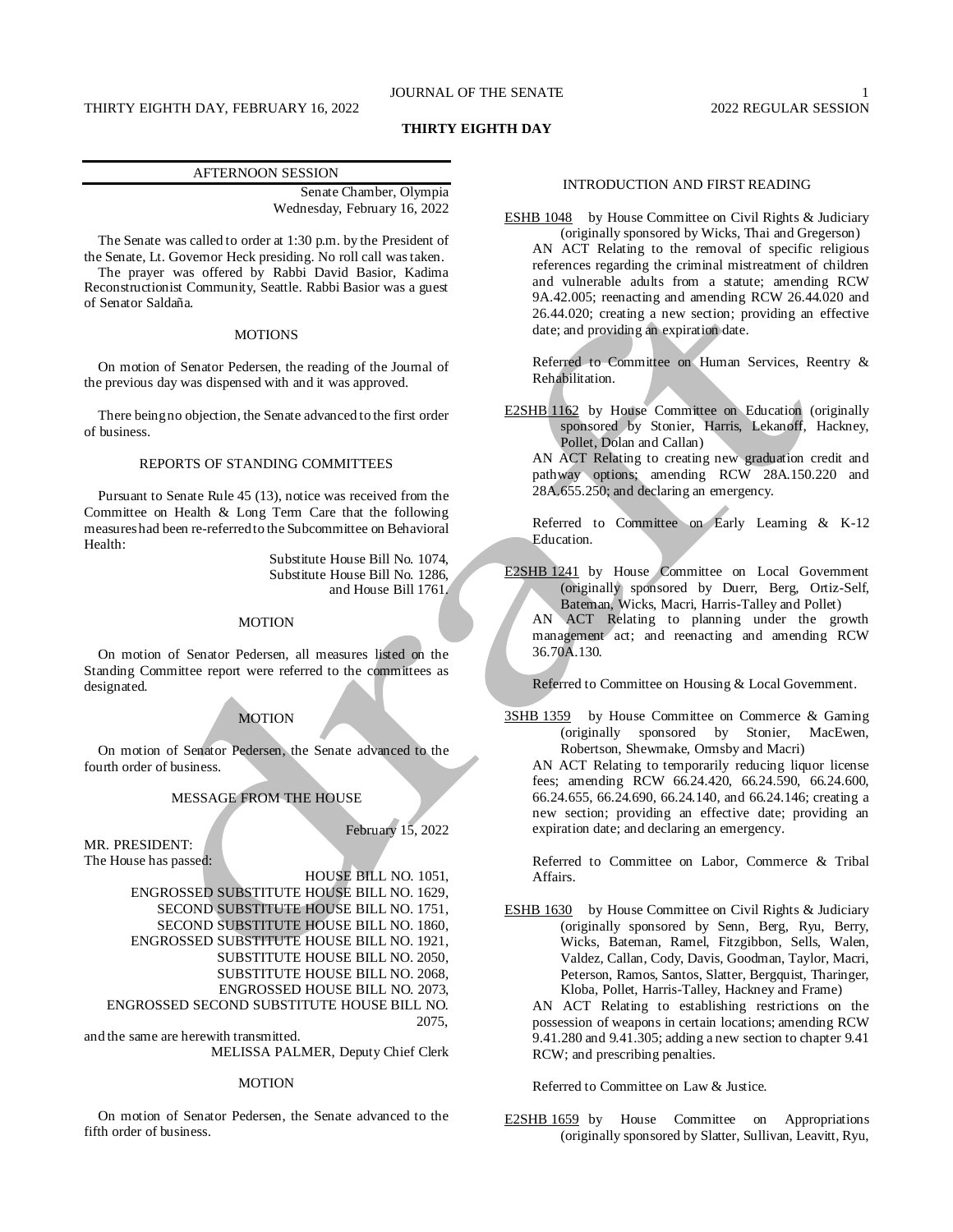Morgan, Berry, Ramel, Thai, Wicks, Sells, Johnson, J., Berg, Bateman, Valdez, Chopp, Walen, Fey, Goodman, Gregerson, Taylor, Macri, Simmons, Wylie, Kloba, Pollet, Ormsby, Harris-Talley, Hackney and Frame)

AN ACT Relating to making higher education more affordable and accessible for students by bridging the gap between cost and need to reduce barriers, improve opportunity, and advance economic security; amending RCW 28B.92.030 and 28B.92.205; adding a new section to chapter 28B.92 RCW; creating new sections; and repealing RCW 28B.92.060, 28B.92.070, and 28B.92.110.

Referred to Committee on Higher Education & Workforce Development.

ESHB 1660 by House Committee on Local Government (originally sponsored by Shewmake, Ryu, Fitzgibbon, Ramel, Bateman, Gregerson, Goodman, Macri, Peterson, Simmons, Bergquist, Tharinger, Kloba, Pollet and Ormsby)

AN ACT Relating to accessory dwelling units; amending RCW 36.70A.070, 36.70A.697, and 36.70A.698; adding a new section to chapter 64.38 RCW; adding a new section to chapter 64.90 RCW; adding a new section to chapter 36.70A RCW; and creating a new section.

Referred to Committee on Housing & Local Government.

HB 1666 by Representatives Wylie and Orcutt

AN ACT Relating to clarifying the method for determining the value of specified tangible personal property incorporated as part of certain public infrastructure for the purposes of use tax and business and occupation tax; and amending RCW 82.12.010 and 82.04.450.

Referred to Committee on Ways & Means.

ESHB 1694 by House Committee on Environment & Energy (originally sponsored by Berry, Fitzgibbon, Ramel, Bateman, Duerr, Callan, Macri, Harris-Talley, Hackney and Frame)

AN ACT Relating to logistical processes for the regulation of priority chemicals in consumer products; amending RCW 70A.350.050, 70A.350.030, 70A.350.020, and 70A.350.040; and adding a new section to chapter 70A.350 RCW.

Referred to Committee on Environment, Energy & Technology.

HB 1704 by Representatives Kirby, Vick, Ryu and Dufault AN ACT Relating to the regulation of service contracts and protection product guarantees; and amending RCW 48.110.050, 48.110.055, 48.110.060, 48.110.070, 48.110.073, 48.110.075, 48.110.110, and 48.110.140.

Referred to Committee on Business, Financial Services & Trade.

SHB 1728 by House Committee on Appropriations (originally sponsored by Maycumber, Cody, Callan, Eslick, Macri, Ramos, Griffey, Riccelli and Leavitt) AN ACT Relating to reauthorizing and amending dates for the total cost of insulin work group; amending RCW 70.14.160; creating a new section; and providing an expiration date.

Referred to Committee on Health & Long Term Care.

- EHB 1744 by Representatives Dolan, Harris, Leavitt, Senn, Ryu, Johnson, J., Chambers, Davis, Macri, Corry, Tharinger, Valdez and Frame
	- AN ACT Relating to collaborative arrangements between institutions of higher education and nonprofit private entities that provide comprehensive cancer care; amending RCW 42.56.010, 43.09.290, 41.40.010, 41.56.030, 41.80.005, 42.30.020, 39.26.010, 41.06.020, and 42.17A.005; reenacting and amending RCW 42.52.010; adding a new section to chapter 28B.10 RCW; adding a new section to chapter 36.01 RCW; adding a new section to chapter 35.21 RCW; adding a new section to chapter 35A.21 RCW; and creating a new section.

Referred to Committee on State Government & Elections.

E2SHB 1812 by House Committee on Appropriations (originally sponsored by Fitzgibbon, Wylie, Berry, Valdez, Pollet and Harris-Talley)

AN ACT Relating to modernizing the energy facility site evaluation council to meet the state's clean energy goals; amending RCW 80.50.010, 80.50.020, 80.50.040, 80.50.060, 80.50.071, 80.50.100, 80.50.175, 80.50.340, and 80.50.075; reenacting and amending RCW 80.50.030, 80.50.090, and 43.79A.040; adding new sections to chapter 80.50 RCW; adding a new section to chapter 41.06 RCW; creating a new section; repealing RCW 80.50.190 and 80.50.904; and providing an effective date.

Referred to Committee on Environment, Energy & Technology.

EHB 1837 by Representatives Bronoske, Ortiz-Self, Berry and Pollet

AN ACT Relating to restoring the state's ability to address work-related musculoskeletal injuries; creating a new section; and repealing RCW 49.17.360 and 49.17.370.

Referred to Committee on Labor, Commerce & Tribal Affairs.

ESHB 1866 by House Committee on Health Care & Wellness (originally sponsored by Chopp, Riccelli, Macri, Bateman, Davis, Fey, Goodman, Leavitt, Ortiz-Self, Peterson, Ramel, Ryu, Santos, Orwall, Wylie, Cody, Simmons, Slatter, Valdez, Wicks, Pollet, Taylor, Stonier, Ormsby, Hackney, Harris-Talley and Frame) AN ACT Relating to assisting persons receiving community support services through medical assistance programs to receive supportive housing; amending RCW 36.22.176; adding new sections to chapter 74.09 RCW; adding new sections to chapter 43.330 RCW; creating new sections; and declaring an emergency.

Referred to Committee on Health & Long Term Care.

E2SHB 1868 by House Committee on Appropriations (originally sponsored by Riccelli, Volz, Berry, Fitzgibbon, Shewmake, Bateman, Berg, Bronoske, Callan, Cody, Davis, Duerr, Goodman, Gregerson, Johnson, J., Kirby, Macri, Peterson, Ramel, Ramos, Ryu, Santos, Sells, Senn, Sullivan, Simmons, Chopp, Bergquist, Graham, Valdez, Wicks, Dolan, Pollet,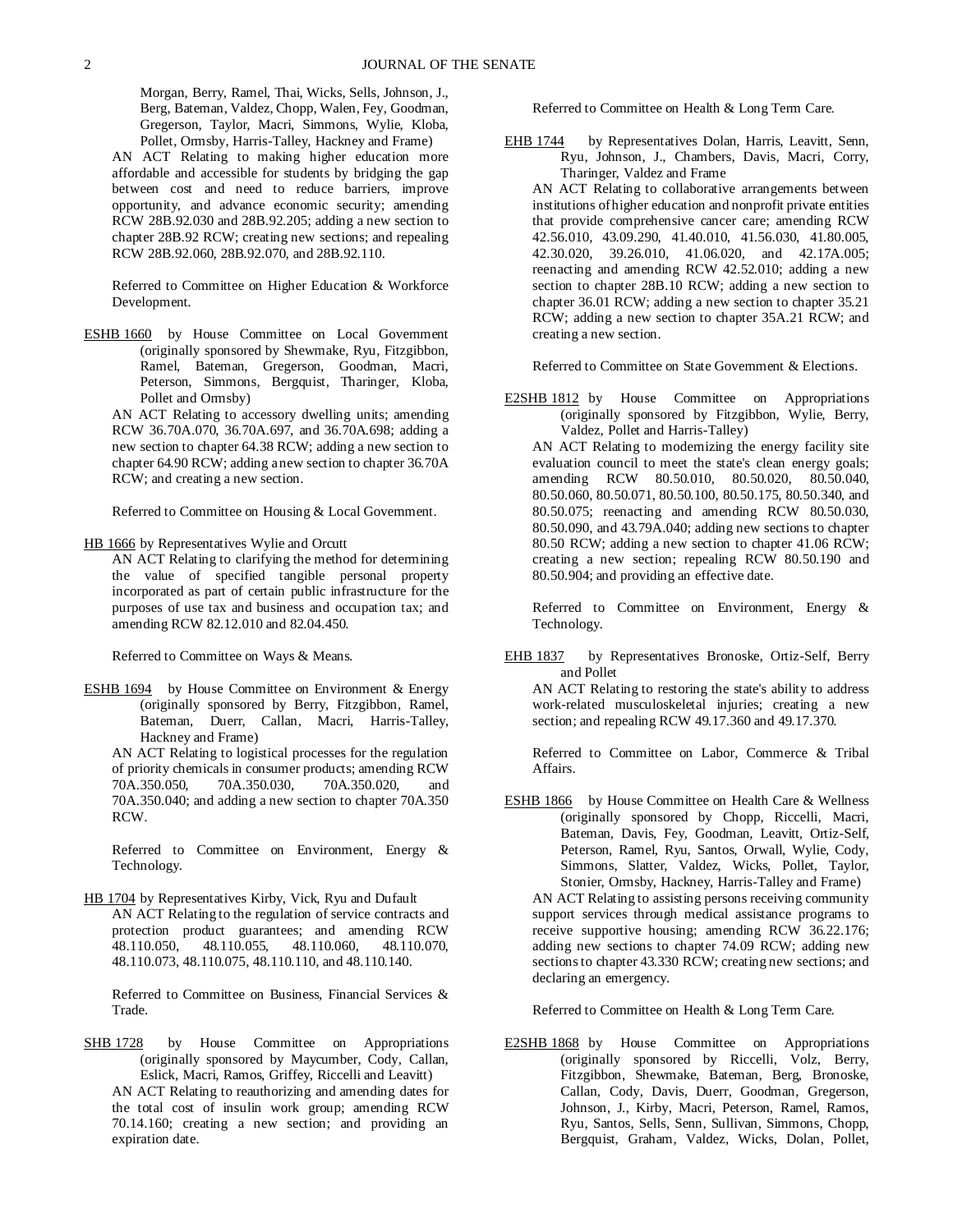THIRTY EIGHTH DAY, FEBRUARY 16, 2022 2022 2022 2022 2022 REGULAR SESSION

Ortiz-Self, Paul, Stonier, Donaghy, Ormsby, Slatter, Hackney, Taylor, Harris-Talley, Kloba and Frame)

AN ACT Relating to improving worker safety and patient care in health care facilities by addressing staffing needs, overtime, meal and rest breaks, and enforcement; amending RCW 70.41.410, 70.41.420, 70.41.425, 49.12.480, 49.28.130, 49.28.140, and 49.28.150; adding a new chapter to Title 49 RCW; creating a new section; recodifying RCW 70.41.410, 70.41.420, 70.41.425, 49.12.480, 49.28.130, 49.28.140, and 49.28.150; repealing 2017 c 249 s 4 (uncodified); prescribing penalties; and providing an effective date.

Referred to Committee on Labor, Commerce & Tribal Affairs.

HB 1928 by Representatives Schmick, Stokesbary, Sutherland, Wicks and Dent

AN ACT Relating to equine industry support; adding a new section to chapter 82.08 RCW; adding a new section to chapter 67.16 RCW; and declaring an emergency.

Referred to Committee on Ways & Means.

SHB 1980 by House Committee on Appropriations (originally sponsored by Taylor, Caldier, Davis, Frame, Leavitt, Lekanoff, Ryu, Santos, Simmons, Ramel, Robertson, Bronoske, Paul, Peterson, Fitzgibbon, Goodman, Wicks, Johnson, J., Valdez, Bateman, Macri and Chopp)

AN ACT Relating to removing the prohibition on providing employment services and community access services concurrently; amending RCW 71A.12.290; and creating new sections.

Referred to Committee on Human Services, Reentry & Rehabilitation.

HB 2058 by Representatives Tharinger, Leavitt, Santos, Shewmake, Harris-Talley, Eslick and Lekanoff

AN ACT Relating to the preservation and protection of facilities owned by the state parks and recreation commission that are listed on the Washington heritage register or the national register of historic places; amending RCW 82.29A.130; creating a new section; and providing an effective date.

Referred to Committee on Ways & Means.

ESHB 2064 by House Committee on Housing, Human Services & Veterans (originally sponsored by Peterson, Simmons, Chopp, Lekanoff and Taylor)

AN ACT Relating to security deposits and damages arising out of residential tenancies; reenacting and amending RCW 59.18.030; and adding a new section to chapter 59.18 RCW.

Referred to Committee on Housing & Local Government.

HB 2074 by Representative Wylie

AN ACT Relating to fees collected from out-of-state residents who register off-road vehicles in Washington; and amending RCW 46.09.410 and 46.09.442.

Referred to Committee on Transportation.

# MOTIONS

On motion of Senator Pedersen, all measures listed on the Introduction and First Reading report were referred to the committees as designated with the exceptions of Engrossed Substitute House Bill No. 1048 which was designated to the Committee on Law & Justice and referred to the Committee on Human Services, Reentry & Rehabilitation and Engrossed Substitute House Bill No. 1866 which was designated to the Committee on Housing & Local Government and referred to the Committee on Health & Long Term Care.

On motion of Senator Pedersen, the Senate advanced to the eighth order of business.

# MOTION

Senator Saldaña moved adoption of the following resolution:

# SENATE RESOLUTION 8647

By Senators Saldaña, Liias, Hasegawa, Keiser, Lovick, Nobles, Pedersen, Robinson, Stanford, Wellman, and C. Wilson

WHEREAS, Mrs. Phyllis Little-Epamynondas has demonstrated a sustained commitment over more than 30 years of service toward the realization of health care as a human right for all, including the Black, Latino, and LGBTQAI communities; and

WHEREAS, Mrs. Phyllis started at POCAAN (People of Color Against AIDS Network) as a program manager in 1990 and assumed the role of executive director in 1998 and worked closely with the Washington State Department of Health and the Washington State Department of Corrections to start one of the first HIV medical case management programs focused on the BIPOC (Black, Indigenous, and People of Color) community, which worked to reduce the effects of HIV in communities of color, until her retirement in 2015; and

WHEREAS, Mrs. Phyllis' tenure as executive director at POCAAN was energetically focused on building community responses to the HIV epidemic, and her love for training others increased and expanded the BIPOC provider's response to HIV, ensuring access to a full range of opportunities that have significantly impacted the fight for an HIV free Washington State; and

WHEREAS, Under Mrs. Phyllis' leadership POCAAN's community outreach and engagement expanded programs like Brother-to-Brother, Sistah-to-Sistah, and Entre Hermanos, all of which have become  $501(c)(3)$  organizations working to improve all the lives of Washington State citizens; and

WHEREAS, Mrs. Phyllis cared deeply for the Transgender Community in a time when the community had few allies; she hired a Black Trans Woman, Mrs. Vanessa Grandberry, and helped to form T-Time, a Black Trans program that distributed one of the nation's first newsletters focused on the Black Trans Community; and

WHEREAS, Mrs. Phyllis created and sustained programs during her tenure that supported BIPOC communities across the state, which led to the opening of three new offices in Spokane, Olympia, and Bremerton; and

WHEREAS, Mrs. Phyllis helped expand POCAAN's reach in Tacoma and Yakima, and grew the staff serving these communities to more than 50, many of whom still work in the community toward the eradication of HIV today; and

WHEREAS, Mrs. Phyllis redefined what care services look like in Washington State as an advocate for whole-person care, and expanded POCAAN's HIV services with the understanding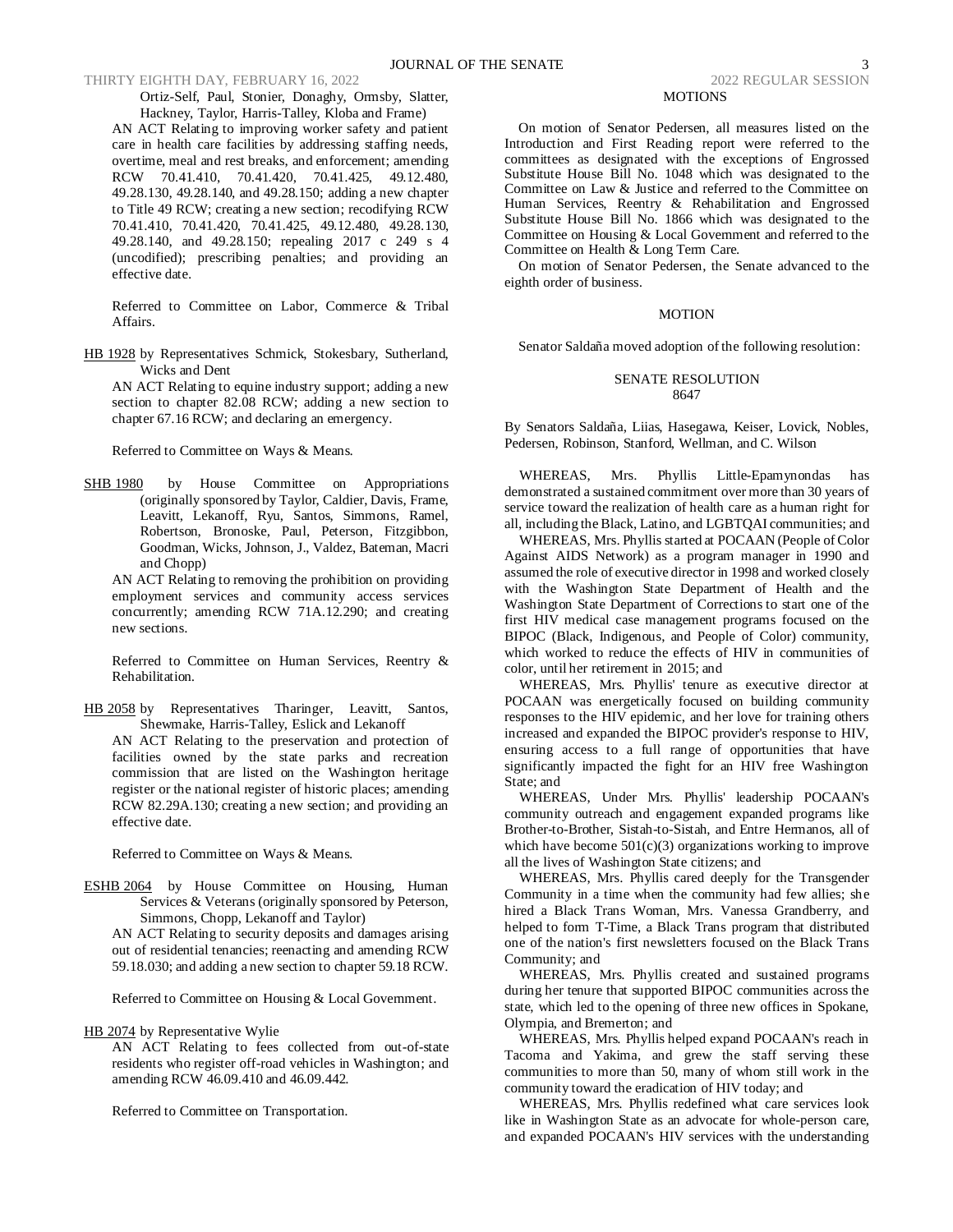that related issues such as substance abuse, incarceration, homelessness, sexually transmitted diseases, racism, sexism, and homophobia also contribute to community marginalization and health disparities;

NOW, THEREFORE, BE IT RESOLVED, That the Washington State Senate does hereby honor the lifelong commitment of this leader, advocate, trailblazer, and ambassador in the work of HIV Outreach and Education to BIPOC Communities across our state and to further recognize that her passing on November 24, 2021, leaves a deep void in the work to end HIV and other health inequities in Washington State; and

BE IT FURTHER RESOLVED, That the Senate express profound appreciation and enduring gratitude to Mrs. Phyllis, honor her rich legacy for health equity in communities of color, and recognize her influence on improving the lives of those affected by HIV here in Washington; and

BE IT FURTHER RESOLVED, That copies of this resolution be immediately transmitted by the Secretary of the Senate to the surviving family members of Mrs. Phyllis and to Steven Sawyer, executive director of POCAAN.

Senator Saldaña spoke in favor of adoption of the resolution. The President declared the question before the Senate to be the adoption of Senate Resolution No. 8647.

The motion by Senator Saldaña carried and the resolution was adopted by voice vote.

### MOTION

At 1:40 p.m., on motion of Senator Pedersen, the Senate adjourned until 12:30 p.m. Thursday, February 17, 2022.

# DENNY HECK, President of the Senate

SARAH BANNISTER, Secretary of the Senate